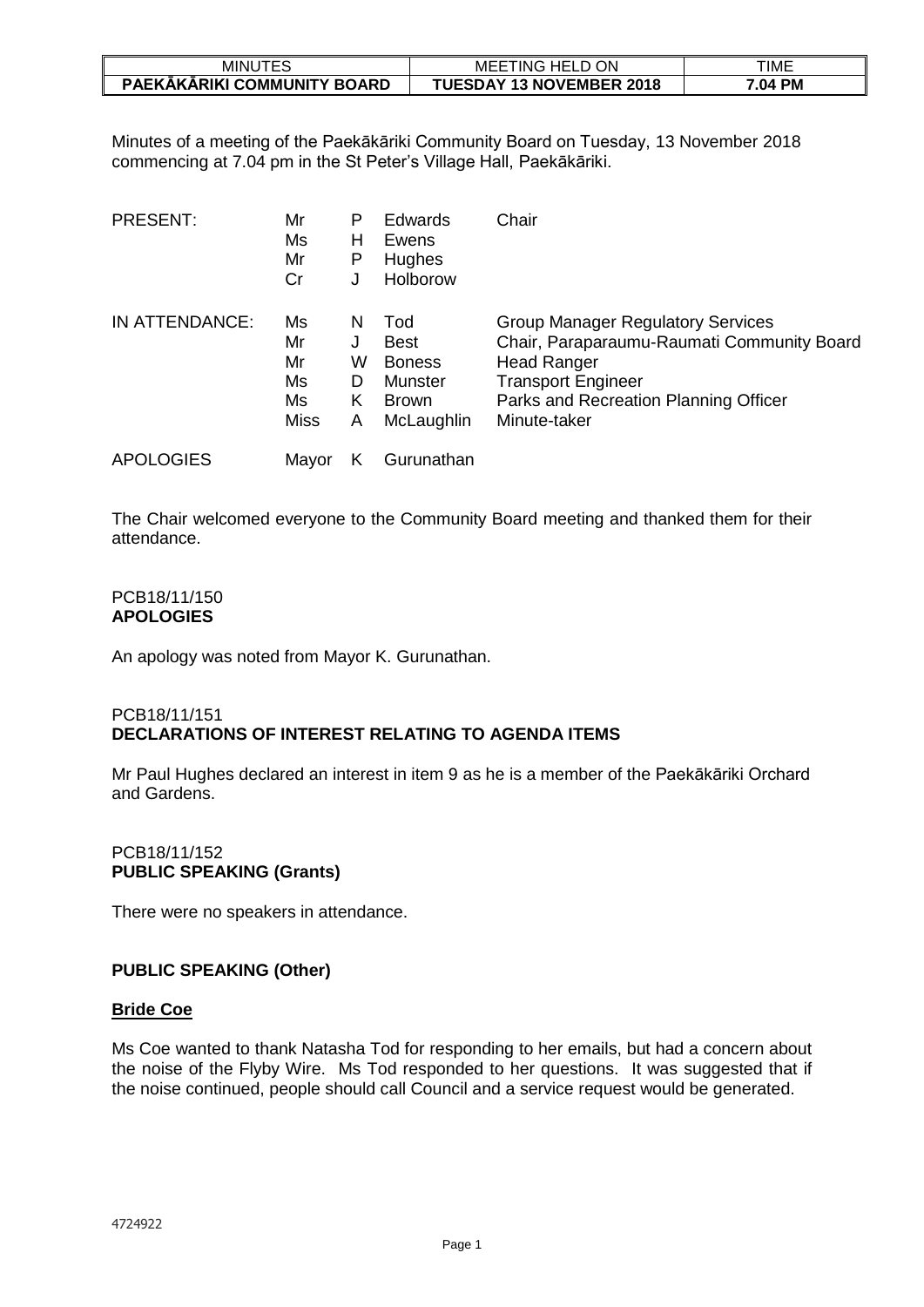| <b>MINUTES</b>              | ON<br><b>HELD</b><br>MEE<br>r ING 1 | TIME    |
|-----------------------------|-------------------------------------|---------|
| PAEKĀKĀRIKI COMMUNITY BOARD | <b>TUESDAY 13 NOVEMBER 2018</b>     | '.04 PM |

### PCB18/11/153 **MEMBERS' BUSINESS**

(a) Public Speaking Time Oral Submissions – Responses:

Responses were given to speakers, as the questions arose.

#### (b) Leave of Absence:

It was noted that Mr Philip Edwards would be travelling out of the district from Monday 19 November through to Saturday 24 November 2018.

#### (c) Matters of an Urgent Nature:

Cr Holborow mentioned the problems at Tilley Road and would be keeping a watching brief and would be supporting the residents. The Chair had mentioned this issue in his Chairperson's report.

#### (d) Chairperson's Business:

The Chairperson's report was circulated to members and attendees. Mr Edwards informed the Board that Steve Eckett had tended his resignation. The Chair tabled the invitation to the Community Open Day on Sunday 25 November showing a scheduled timetable of events for the day. The invitation would be circulated in the next few days.

#### (e) Community Board Members' Activities:

Ms Ewens gave an update on the Paekākāriki seawall. A public workshop would be held on 25 November and community are invited to attend.

Mr Hughes reported back on the SH1 revocation project, Tilley Road, had attended a seawall meeting and had attended a housing seminar.

Cr Holborow wanted to thank those who had coordinated the Armistice Day ceremony in Paekākāriki. She had attended on Tuesday 13 November the launch of the E-plan (online version of the District Plan) and further details were on the Council website. Council had approved the architect for the Mahara Gallery project. The District Council had confirmed their eligibility for the Provincial Growth Fund and there would be ongoing discussions with the community.

### PCB18/11/154 **CONSIDERATION OF FUNDING APPLICATIONS (RS-18-665)**

### **MOVED (Ewens/Hughes)**

**That the Paekākāriki Community Board approves a funding application for \$150.00 from Jenny Clark and Mike Freeman to assist with the costs of purchasing photos from Archives New Zealand to support their application to Council to register the Holtom's Buildings and adjacent shops as a historic precinct.**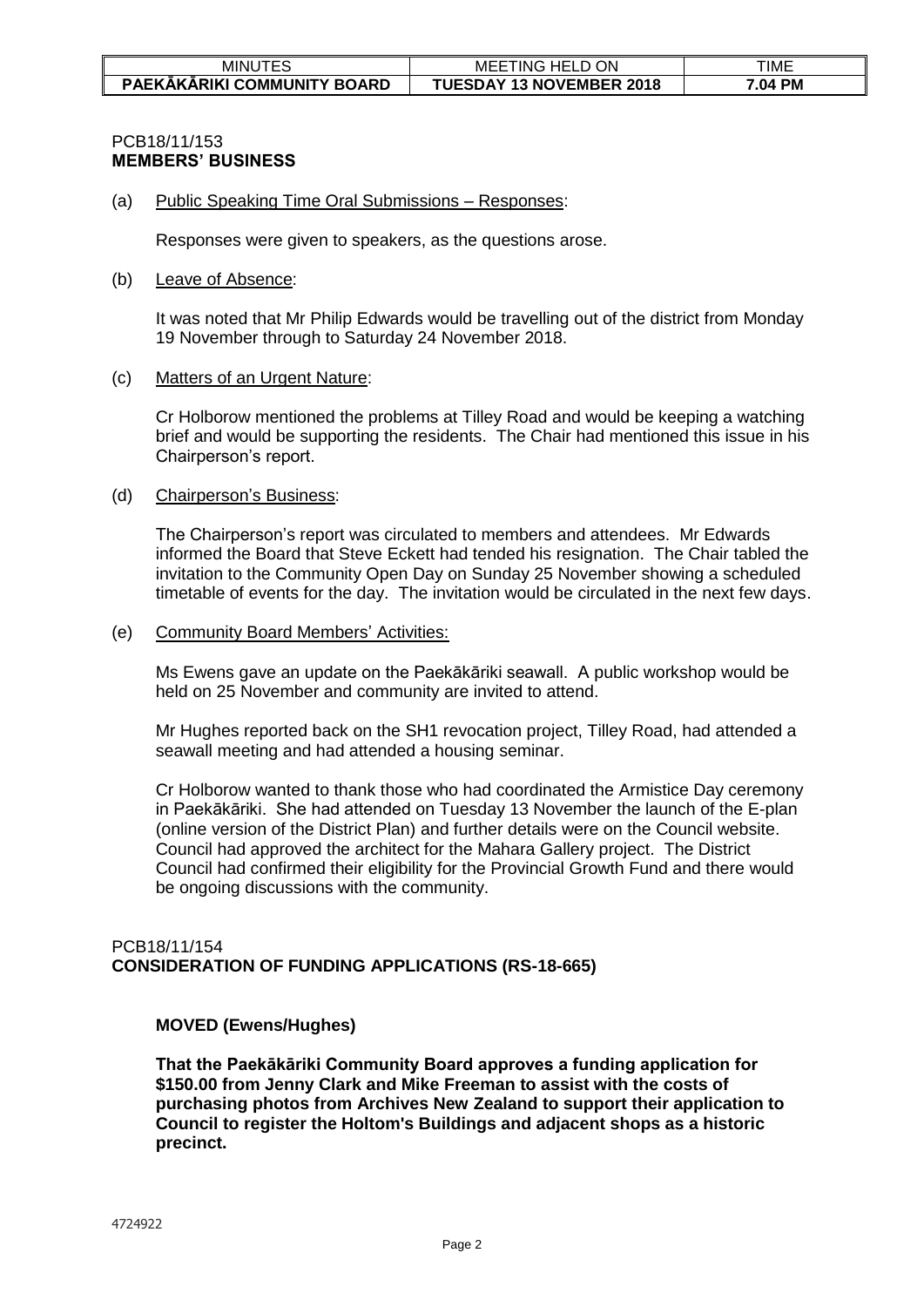| ----<br>ъ,<br><b>MINUT</b><br>∼∟ | ON<br>$\cap$ HELL .<br>ING<br>MEE         | TIME    |
|----------------------------------|-------------------------------------------|---------|
| PAEKAKARIKI COMMUNITY BOARD      | <b>13 NOVEMBER 2018</b><br><b>TUESDAY</b> | '.04 PM |

### **That the Paekākāriki Community Board approves a funding application for \$390.00 from Sylvia Bagnall to assist with the costs of promotion and advertising the Heritage Group annual weekend.**

### **CARRIED**

It was agreed that Judy Rennie would write to those community groups who had not sent in their accountability reports for monies received.

There was a change of order of the agenda and item 7 was brought forward.

# PCB18/11/155 **UPDATE: KĀPITI COAST DISTRICTWIDE SPEED LIMIT REVIEW – STAGE 2**

Ms Diana Munster gave an update with a powerpoint presentation and handout and answered questions from the Board and community which included Beach Road, as requested earlier by the Board. Mr Edwards expressed his concern about the lack of involvement of the Community Board and Council in setting a programme. It was agreed that a meeting with the Community Board and Council staff be set up to discuss this issue before the end of the year.

### PCB18/11/156 **UPDATE: QUEEN ELIZABETH PARK – HEAD RANGER**

There were some technical issues with his powerpoint presentation and the Chair spoke to the next item.

## PCB18/11/157 **COMMUNITY BOARD – EXTRAORDINARY VACANCY (Corp-18-668)**

Mr Edwards spoke to the report. An Extraordinary meeting would be scheduled in the next few weeks to confirm Dr Aitken's appointment to the Community Board until the end of the triennium. Dr Aitken's appointment would be advertised.

### **MOVED (Edwards/Ewens)**

**That the Paekākāriki Community Board notes that an extraordinary vacancy has been created pursuant to clause 5 Schedule 7 of the Local Government Act 2002, through the resignation of Community Board member Steve Eckett, effective from 13 October 2018.**

**That the Paekākāriki Community Board resolves that Dr Judith Aitken, being a suitably qualified person in the Paekākāriki community, be appointed to the vacancy, pursuant to provision 117(3)(a) of the Local Electoral Act 2001, and that this decision of the Board be publicly notified.**

#### **CARRIED** Unanimously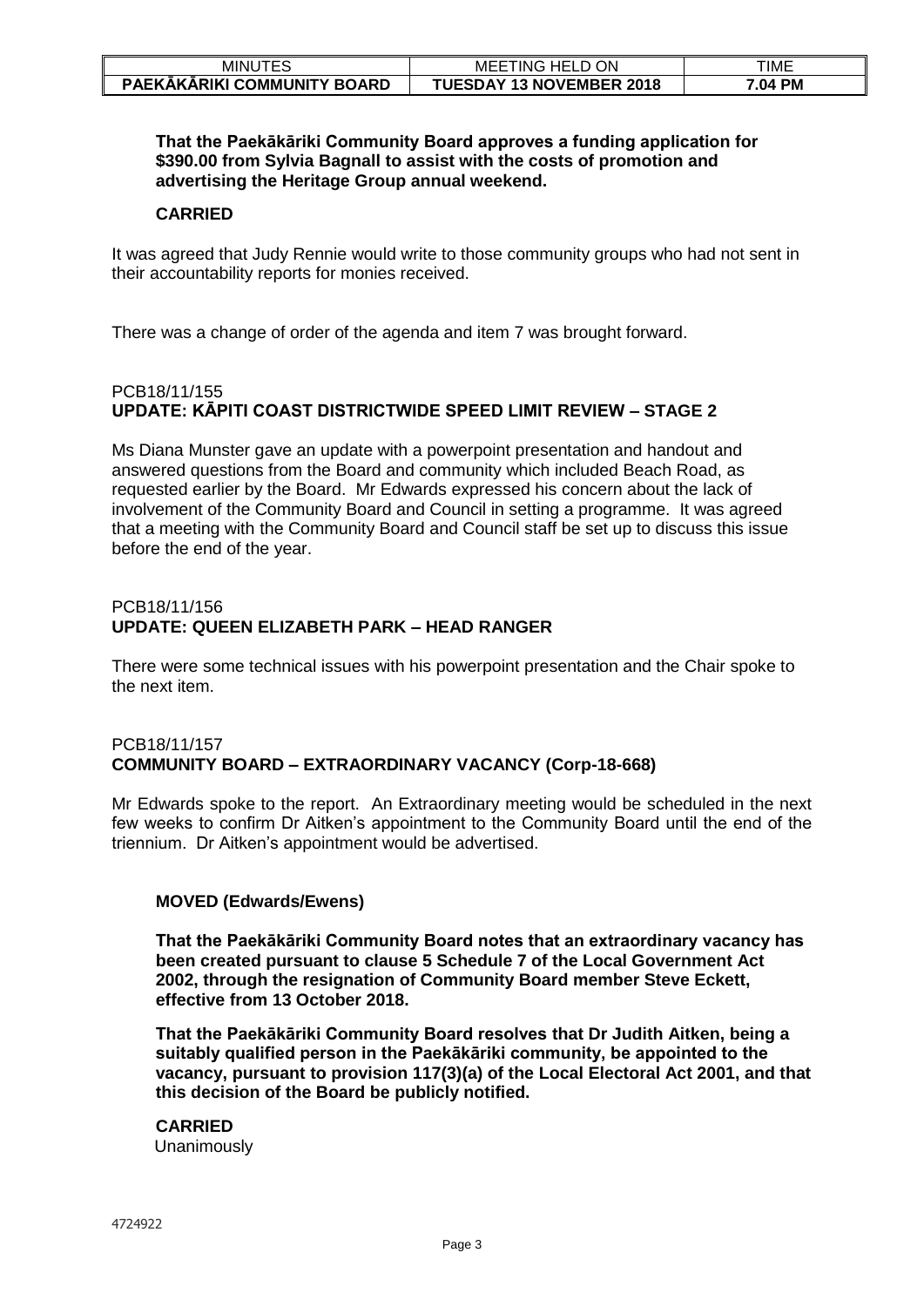| <b>MINUTES</b>                     | TING HELD C<br>ON<br>MEE <sup>-</sup> | TIME              |
|------------------------------------|---------------------------------------|-------------------|
| <b>PAEKAKARIKI COMMUNITY BOARD</b> | <b>TUESDAY 13 NOVEMBER 2018</b>       | <b>PM</b><br>7.04 |

Dr Aitken spoke briefly of her background and her support for the Community and was looking forward to becoming a member of the Community Board.

### PCB18/11/158 **LICENCE WITH PAEKĀKĀRIKI ORCHARD AND GARDENS INCORPORATED AT TILLEY ROAD RESERVE (CS-18-651)**

Ms Jayne O'Neill wanted to thank Kate Brown for all her involvement. Ms Brown answered some questions from the Board.

### **MOVED (Edwards/Ewens)**

**That the Paekākāriki Community Board approves the application made by Paekakariki Orchard and Gardens Incorporated.**

**That the Paekākāriki Community Board makes recommendations to Council that Council considers granting a licence and approves the Chief Executive to enter into a licence for four years to Paekākāriki Orchard and Gardens Incorporated, for the land at Tilley Road Reserve, Paekākāriki shown in Appendix 1 to report CS-18-651 at an annual rental set by the Council in the Long Term Plan or Annual Plan.**

#### **CARRIED** Abstained: Paul Hughes

## PCB18/11/159 **ATTENDANCE AT THE NEW ZEALAND COMMUNITY BOARDS CONFERENCE 2019 (Corp-18-595)**

### **MOVED (Hughes/Holborow)**

**That the Paekākāriki Community Board approves the attendance of Holly Ewens and Philip Edwards at the New Zealand Community Boards Conference in New Plymouth on 11- 13 April 2019.**

**That the Board Chair is authorised to appoint another delegate in the event that the original nominee cannot attend.**

**That the delegate/s will provide in a timely fashion written reports on their experience for publication in the Elected Members' Bulletin.**

### **CARRIED**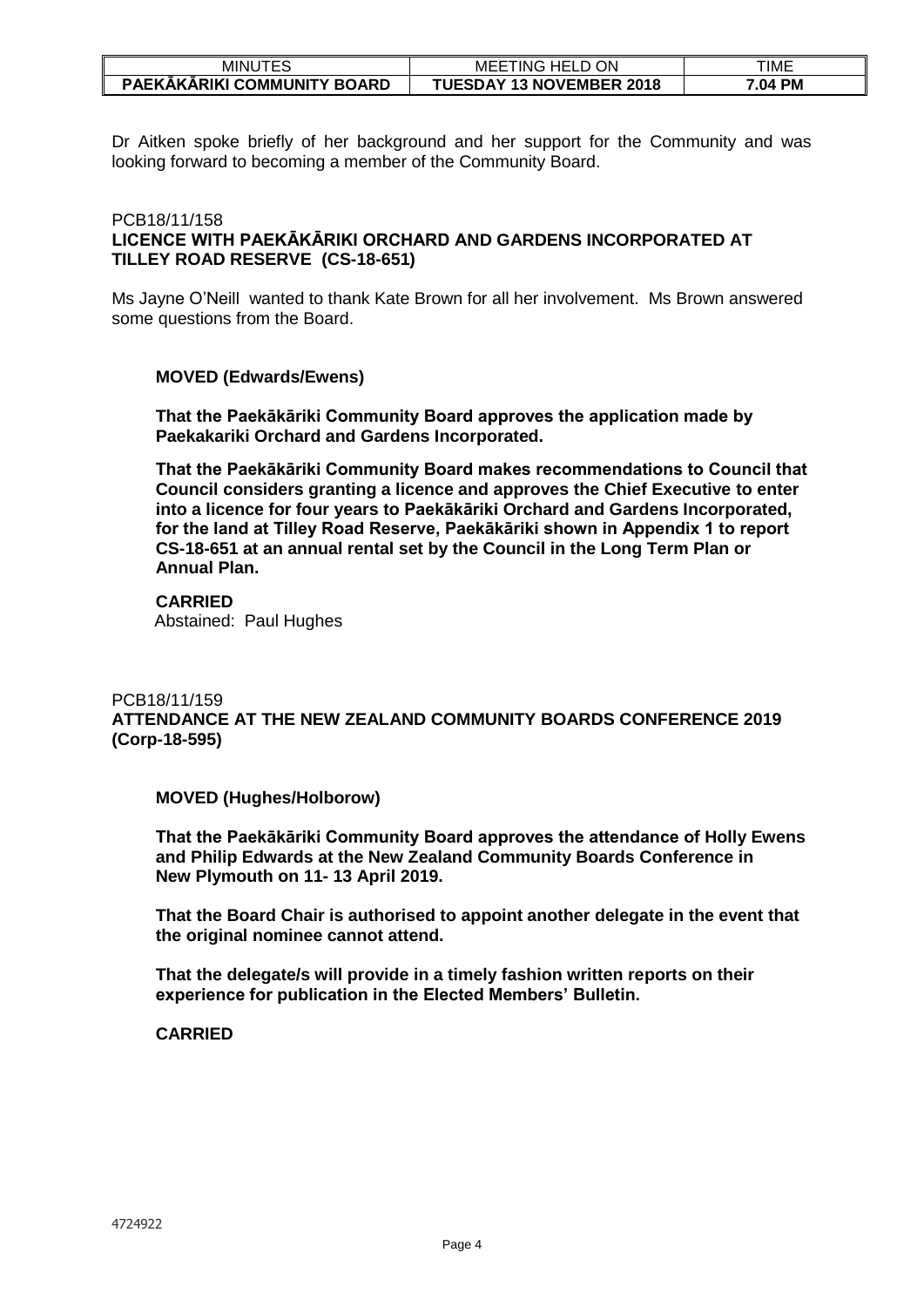| <b>ITES</b><br>MINU         | ON<br>HELL<br>MEE<br>-ING       | TIME    |
|-----------------------------|---------------------------------|---------|
| PAEKAKARIKI COMMUNITY BOARD | <b>TUESDAY 13 NOVEMBER 2018</b> | '.04 PM |

#### PCB18/11/160 **DRAFT CALENDAR OF PAEKĀKĀRIKI COMMUNITY BOARD MEETINGS 2019 (Corp-18-667)**

## **MOVED (Edwards/Holborow)**

**That the Paekākāriki Community Board adopts the meeting dates for 2019 as set out in Appendix 1 of report Corp-18-667.**

### **CARRIED**

## **UPDATE: QUEEN ELIZABETH PARK – HEAD RANGER**

Mr Wayne Boness, the Head Ranger, gave an update on progress with the coastal retreat plan for the Wellington Road area of Queen Elizabeth Park and answered questions. It was discussed that a Community meeting would be set up for the community to be involved in future discussions.

### PCB18/11/161 **CONFIRMATION OF MINUTES: 2 OCTOBER 2018**

### **MOVED (Ewens/Hughes)**

**That the minutes of the 2 October 2018 meeting of the Paekākāriki Community Board be confirmed as a true and accurate record.** 

## **CARRIED**

It was noted that Gary Adams would be asked to speak at the next Community Board meeting giving an update on Ames Street.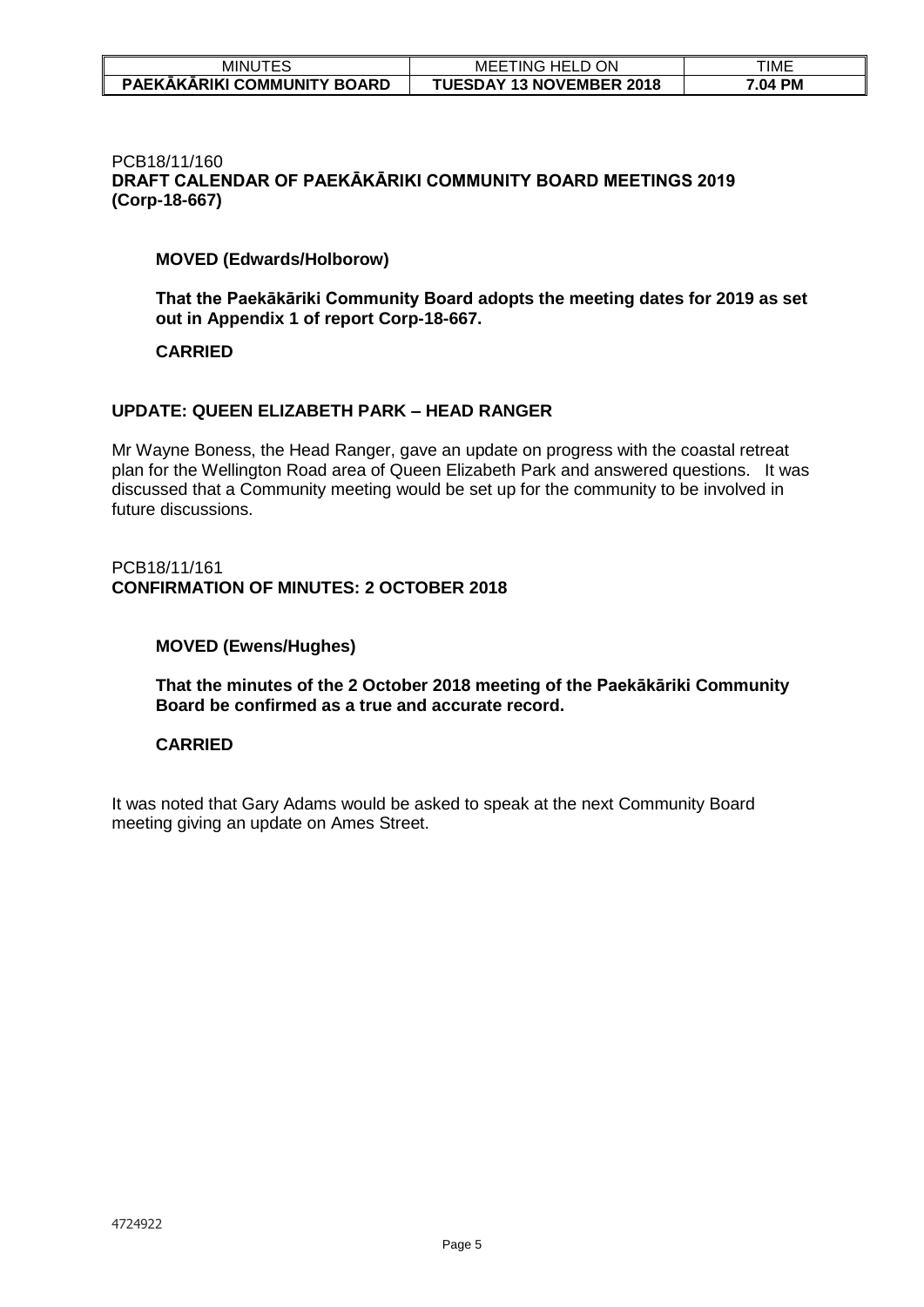| MINU '                             | ON<br>FTING<br>MEE<br>HELD      | TIME      |
|------------------------------------|---------------------------------|-----------|
| <b>PAEKAKARIKI COMMUNITY BOARD</b> | <b>TUESDAY 13 NOVEMBER 2018</b> | РM<br>.U4 |

# PCB18/11/162 **MATTERS UNDER ACTION**

The following matters under action were noted and discussed:

|      | <b>Matters Under Action</b> |                    |                                   |                                                    |                                                                                                                                                                                                                                                                                                                                                                                                                                                                                                                     |  |  |
|------|-----------------------------|--------------------|-----------------------------------|----------------------------------------------------|---------------------------------------------------------------------------------------------------------------------------------------------------------------------------------------------------------------------------------------------------------------------------------------------------------------------------------------------------------------------------------------------------------------------------------------------------------------------------------------------------------------------|--|--|
| Item | <b>Date Raised</b>          | <b>Target Date</b> | <b>Matter</b>                     | Responsible<br><b>Officer</b>                      | <b>Action/Progress</b>                                                                                                                                                                                                                                                                                                                                                                                                                                                                                              |  |  |
| 1.   | 29/1/2013                   | December<br>2018   | Coastal protection<br>upgrade     | Coastal &<br>Stormwater<br>Asset Manager           | For the Paekākāriki seawall, as part of<br>2018 LTP, Council has approved funds<br>to continue with the consented option<br>(concrete wall).<br>The current work programme is:<br>Detailed designs and preparation<br>of tender documents for physical<br>works-2018/19<br>Tenders and Contract Award for<br>$\blacksquare$<br>physical works - 2020/21<br>Construction - 2021/22 and<br>$\qquad \qquad \blacksquare$<br>2022/23.<br>In the interim the repair/maintenance<br>work will continue when required.     |  |  |
| 2.   | 14/7/2015                   | February<br>2019   | <b>Village Parking</b><br>options | Group Manager<br>Infrastructure<br><b>Services</b> | At the July Board meeting the Board<br>decided that the parking area at the top<br>of Ames Street would remain the same.<br>Subsequently, staff investigated angle<br>parking south of 90 Ames Street. 5<br>angle parks are proposed for discussion<br>with residents. Council Officers are<br>going to adjust some of the marked<br>parking spaces so they are consistent<br>with standards. The parking situation<br>will be further monitored. To confirm<br>with Gary Adams if he could attend next<br>meeting. |  |  |
| 3.   | 14/2/2017                   | February<br>2019   | <b>Beach Road</b><br>parking      | Group Manager<br>Infrastructure<br><b>Services</b> | The Board preferred an education<br>strategy ie. issuing fliers instead of<br>enforcement notices, and the<br>monitoring would continue. This is<br>ongoing. Traffic Engineer met on site<br>with three Board members and<br>discussed issues. Replacement<br>parking signs have been ordered<br>along with some long-term parking<br>signs directing visitors to Robertson<br>Road.                                                                                                                                |  |  |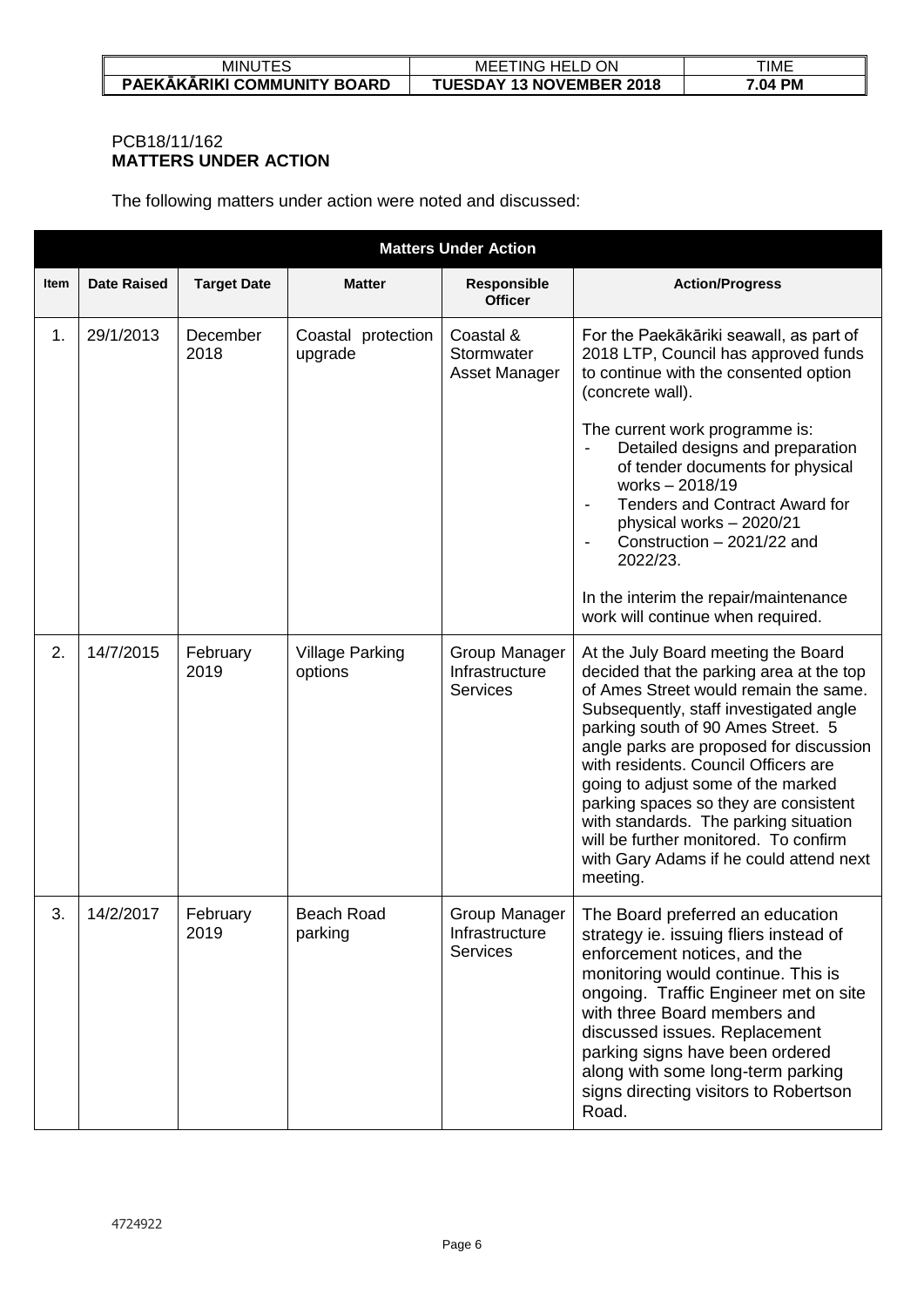| <b>MINUTES</b>              | <b>ON</b><br>HELL<br>HNG.<br>MEE | TIME             |
|-----------------------------|----------------------------------|------------------|
| PAEKAKARIKI COMMUNITY BOARD | <b>TUESDAY 13 NOVEMBER 2018</b>  | <b>PM</b><br>.04 |

| <b>Item</b> | <b>Date Raised</b> | <b>Target Date</b> | <b>Matter</b>      | <b>Responsible</b><br><b>Officer</b>               | <b>Action/Progress</b>                                                                                                                                                                                                                                                        |
|-------------|--------------------|--------------------|--------------------|----------------------------------------------------|-------------------------------------------------------------------------------------------------------------------------------------------------------------------------------------------------------------------------------------------------------------------------------|
| 4.          | 14/2/2017          | June 2018          | Village signage    | Group Manager<br>Infrastructure<br><b>Services</b> | Signage for the village is still ongoing<br>and Officers are looking to the Board for<br>an agreed strategy.<br>Te Araroa signage is in place.<br>Macrons on Paekākāriki are part of<br>Council's style guide.                                                                |
| 5.          | 5/7/2016           | March 2019         | <b>Road Safety</b> | Group Manager<br>Infrastructure<br><b>Services</b> | Ocean Road – broken yellow lines<br>(byls)<br>Further investigation was undertaken<br>by Council officers followed by<br>Consultation with residents which<br>identified the safety issues and best<br>locations for broken yellow lines. A<br>map was tabled at the meeting. |

The meeting closed 8.56 pm.

.................................................................................... ...........................................

**Philip Edwards Date Paekākāriki Board Chair**